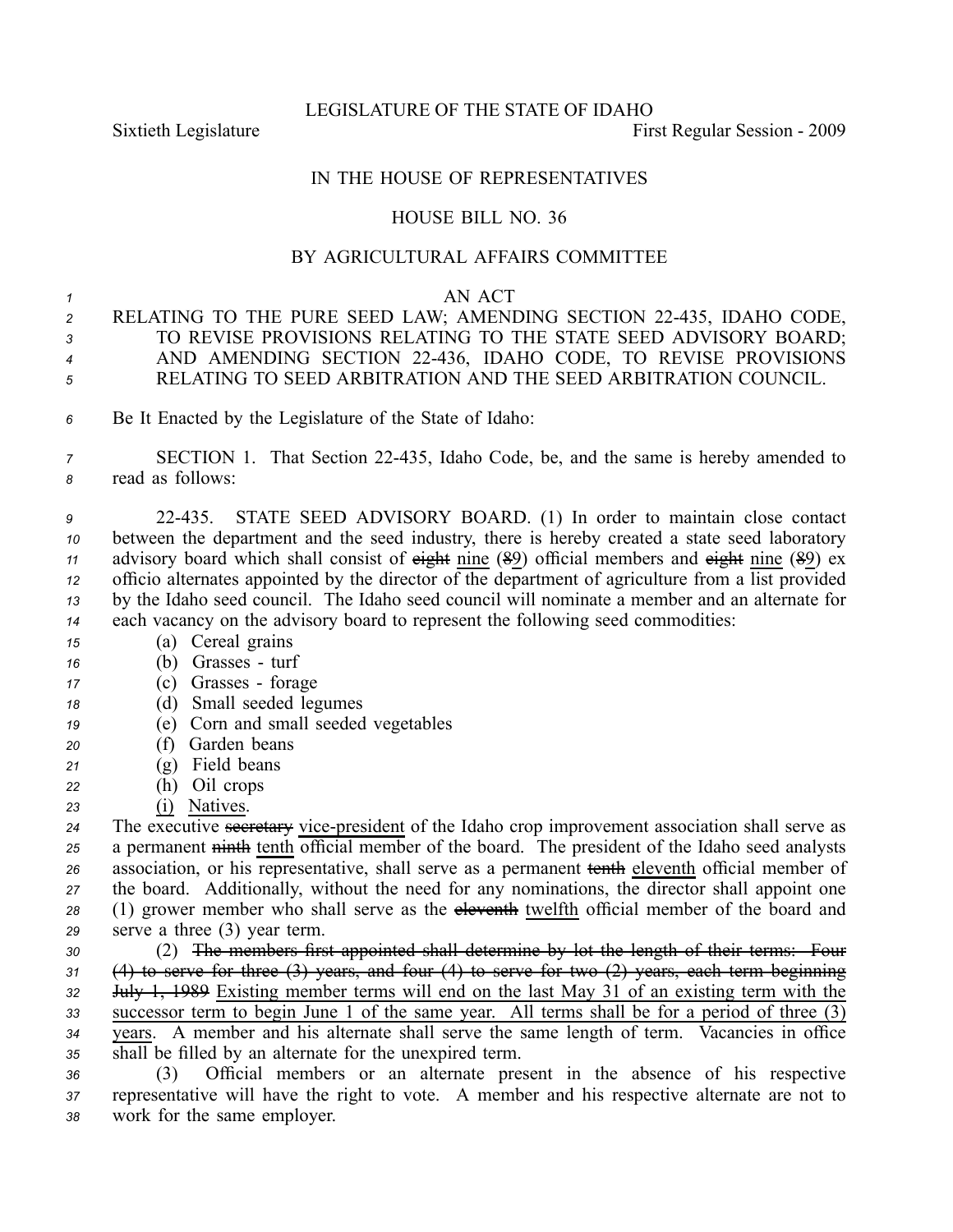*<sup>1</sup>* (4) Members or alternates of the board shall be compensated as provided in section *<sup>2</sup>* 59509(a), Idaho Code.

*<sup>3</sup>* (5) The functions of the board shall be to advise and counsel with the department in the <sup>4</sup> administration of the provisions of sections 22-414 through 22-436, Idaho Code.

 (6) The board shall meet at the call of the chairman or the director of the Idaho department of agriculture or his designee. A majority of the members presen<sup>t</sup> at any meeting shall constitute <sup>a</sup> quorum, and <sup>a</sup> majority vote of the quorum at any meeting shall constitute an official act of the board.

 (7) At the first meeting after <del>July</del> June 1, in each year, the board shall select a chairman. The director of the Idaho department of agriculture and the bureau chief manager of the Idaho state seed laboratory in the department of agriculture or their representatives, shall be ex officio members without the right to vote.

*<sup>13</sup>* SECTION 2. That Section 22436, Idaho Code, be, and the same is hereby amended to *<sup>14</sup>* read as follows:

 22436. SEED ARBITRATION. (1) Requirement of arbitration. When any buyer claims to have been damaged by the failure of any seed for planting to produce or perform as represented by the required label to be attached to such seed under section 22-415, Idaho Code, or by warranty, or as <sup>a</sup> result of negligence, as <sup>a</sup> prerequisite to the buyer's right to maintain <sup>a</sup> legal action against the dealer or any other seller of such seed, the buyer shall first submit the claim to arbitration as provided in this section. The monetary value of the claim must exceed three thousand dollars (\$3,000). Any applicable period of limitations with respec<sup>t</sup> to such claim shall be tolled until ten (10) days after the filing of the repor<sup>t</sup> of arbitration with the director of the department of agriculture as provided in subsection (5)(i) of this section.

 (2) Notice of arbitration requirement. Conspicuous language calling attention to the requirement for arbitration under this section shall be referenced or included on the analysis label required under section 22415, Idaho Code, or otherwise attached to the seed bag or package. Arbitration shall not be required unless this notice is included. A notice in the following form, or equivalent language, shall be sufficient:

# *<sup>29</sup>* NOTICE OF REQUIRED ARBITRATION

 Under the seed laws of some states, arbitration is required as <sup>a</sup> precondition of maintaining certain legal actions, counterclaims or defenses against <sup>a</sup> seller of seed. The buyer must file <sup>a</sup> complaint along with the filing fee with the Idaho Department of Agriculture within such time as to permit inspection of the crops, plants or trees. The buyer shall notify and serve <sup>a</sup> copy of the complaint upon the seller by certified mail.

*<sup>37</sup>* (3) Effect of arbitration.

 (a) Agreement to arbitrate. The repor<sup>t</sup> of arbitration shall be binding upon all parties to the extent, if any, that they have so agreed in any contract governing the sale of the seed. (b) Commencement of legal action. In the absence of an agreemen<sup>t</sup> to be bound by arbitration, <sup>a</sup> buyer may commence legal proceedings against <sup>a</sup> seller or assert such claim as <sup>a</sup> counterclaim or defense in any action brought by the seller, at any time after the receipt of the repor<sup>t</sup> of arbitration.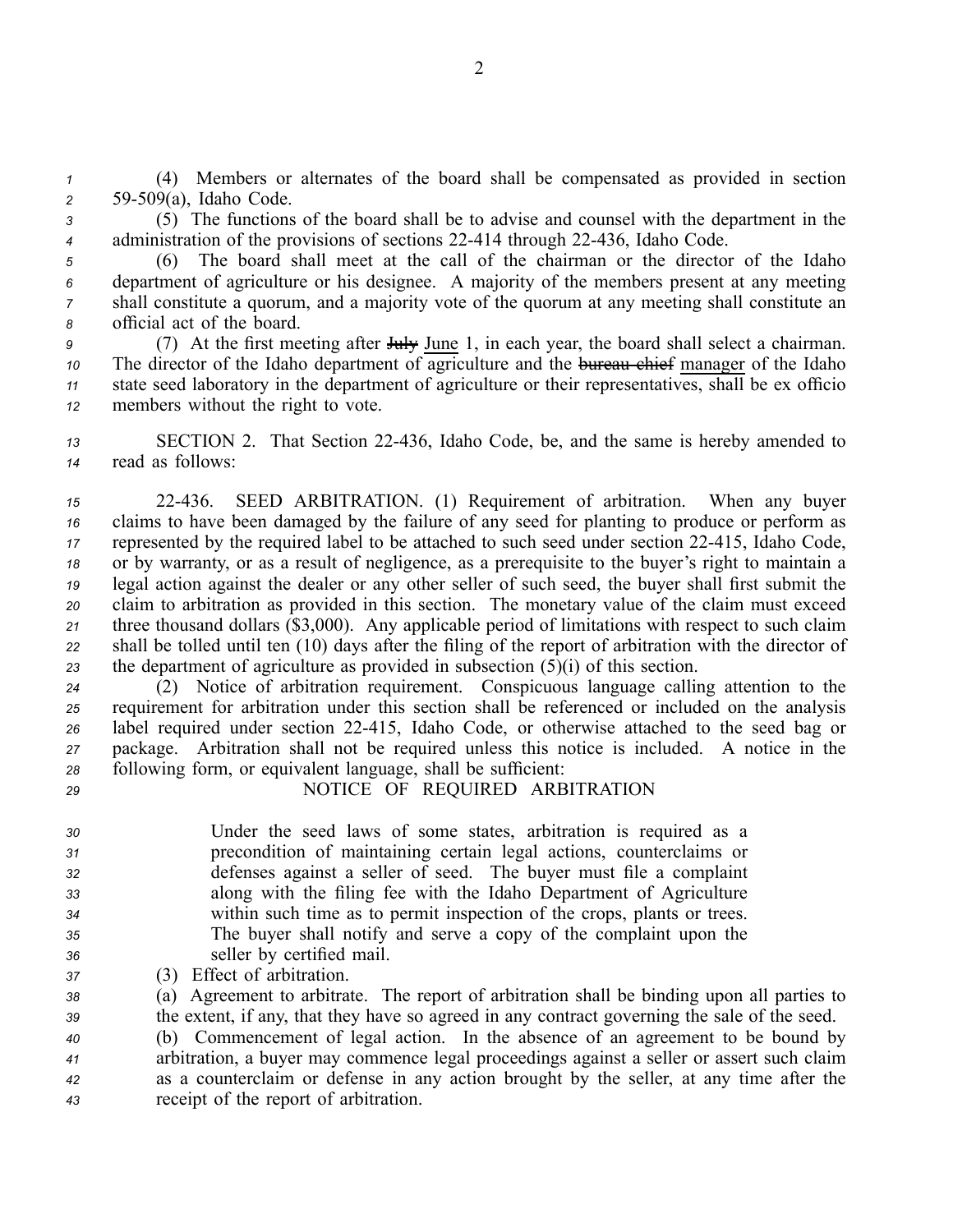subject of arbitration under this section, any party may introduce the repor<sup>t</sup> of arbitration as evidence of the findings of the report, and the court may give such weight to the arbitration council's findings and recommendations as to damages and costs, as the court may see fit based upon all the evidence before the court. The court may also take into account any finding of the arbitration council with respec<sup>t</sup> to the failure of any party to cooperate in the arbitration proceedings including, any finding as to the effect of delay in filing the arbitration claim upon the arbitration council's ability to determine the facts of the case. (4) Establishment of sSeed arbitration council. The director of the department of agriculture shall appoint an arbitration council composed of six (6) members and five (5) alternate members. An Idaho department of agriculture representative and an alternate shall serve as permanen<sup>t</sup> members. One (1) member and one (1) alternate shall be appointed upon the recommendation of each of the following Each of the following individuals or organizations may provide <sup>a</sup> nomination list of five (5) names to the director. From the nomination lists, the director shall comprise <sup>a</sup> list consisting of fifteen (15) names from which three (3) members of the arbitration council shall be <u>selected pursuant to the provisions of subsection (5)(c) of this</u> *<sup>18</sup>* section: (a) The associate dean of the college of agriculture; director of the Idaho agricultural experiment stations, college of agriculture, university of Idaho. (b) The department head of plant, soil and entomological sciences, college of agriculture, university of Idaho. 23 (c) The president of Idaho-eastern Oregon seed association. (d) The president of the Idaho crop improvement association. (e) The president of the Idaho farm bureau. Initially, three (3) members and their alternates shall be appointed for four (4) year terms and three (3) members and their alternates shall be appointed for two (2) year terms. Thereafter, members and alternates shall be appointed for four (4) year terms. Each alternate member shall serve only in the absence of the member for whom the person is an alternate. No member or alternate shall be involved in an investigation of <sup>a</sup> complaint if he, his employer or employee is named in the filed complaint. Either the buyer or the seller may challenge any member or alternate of the council if there is reason to believe that <sup>a</sup> conflict of interest exists. In the event that <sup>a</sup> member or alternate is challenged, the director of the department of agriculture shall appoint, with the consent of the buyer and seller, <sup>a</sup> replacement, who shall be knowledgeable about agricultural husbandry. The council shall elect <sup>a</sup> chairman and <sup>a</sup> secretary from its membership. The chairman shall conduct meetings and deliberations of the council and direct all of its other activities. The secretary shall keep accurate records of all such meetings and deliberations and perform such other duties for the council as the chairman may direct. The purpose of the council is to conduct arbitration as provided in this section. The council may be called into session by or at the direction of the director or upon direction of its chairman to consider matters referred to it by the director or such chairman in accordance with this section. (5) Procedures.

*<sup>1</sup>* (c) Use as evidence. In any litigation involving <sup>a</sup> complaint which has been the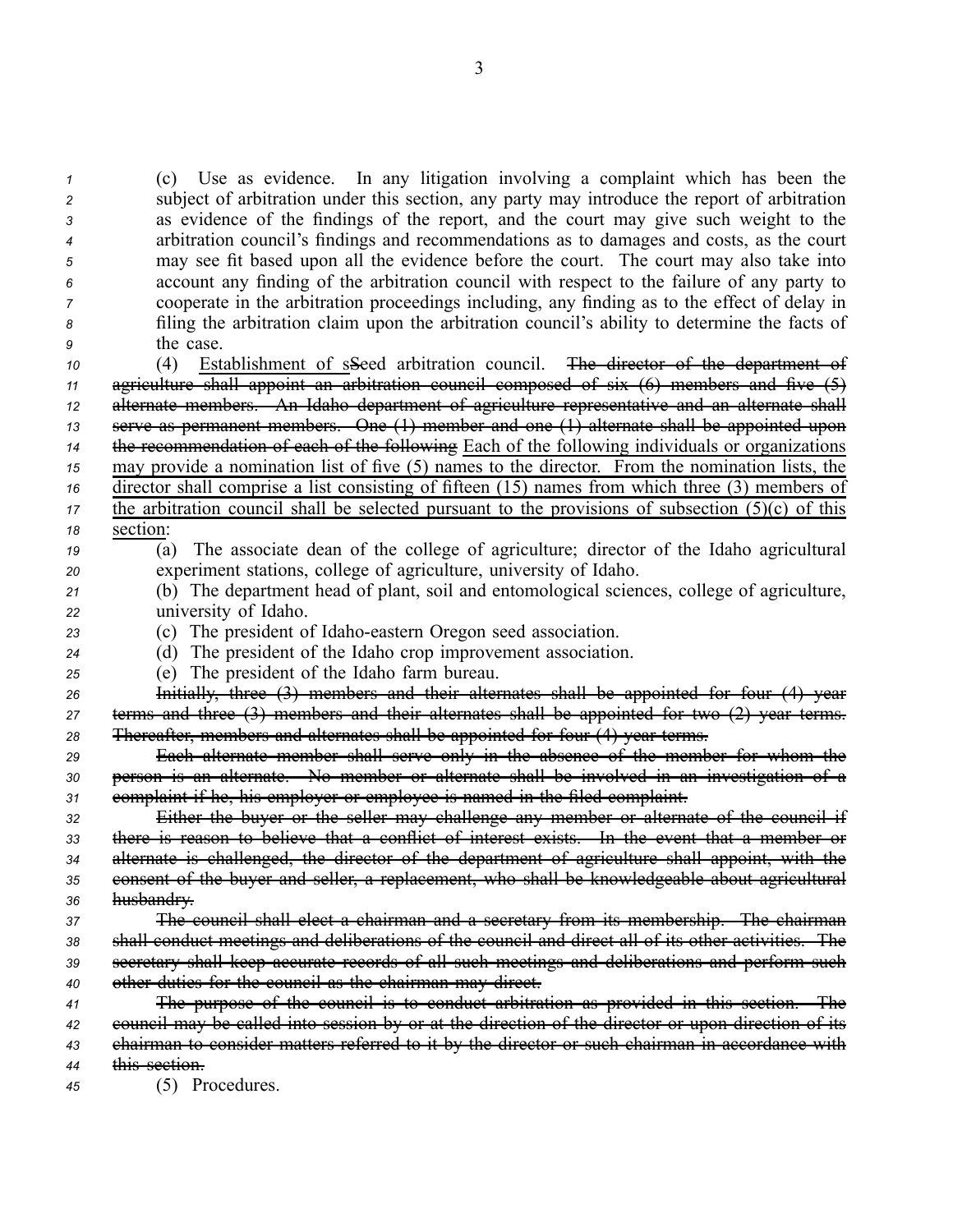(a) Commencement. A buyer may invoke arbitration by filing <sup>a</sup> sworn complaint with the director together with <sup>a</sup> filing fee of one hundred dollars (\$100) which is nonrefundable. The buyer shall serve <sup>a</sup> copy of the complaint upon the seller by certified mail within such time as to permit inspection of the crops, plants or trees by the seed arbitration council or its representatives and by the dealer or seller from whom the seed was purchased. If the seeds are not planted, the buyer shall serve <sup>a</sup> copy of the complaint upon the seller by certified mail not later than two (2) years after the purchase of the seed *<sup>8</sup>* lot.

*<sup>9</sup>* (b) Seller's answer. Within twenty (20) days after receipt of <sup>a</sup> copy of the complaint, *<sup>10</sup>* the seller shall file with the director an answer to the complaint and serve <sup>a</sup> copy of the *<sup>11</sup>* answer upon the buyer by certified mail.

 (c) Referral to arbitration council. The director shall refer the complaint and answer to the council for investigation, findings and recommendation The complaint and answer shall be referred to <sup>a</sup> five (5) person arbitration council. Each party shall select one (1) arbitrator from the director's list of nominees established under the provisions of subsection (4) of this section. Those arbitrators shall select <sup>a</sup> third arbitrator from the director's list of nominees. A representative of the Idaho department of agriculture shall be the fourth arbitrator and <sup>a</sup> representative from the university of Idaho agricultural 19 extension service shall be the fifth arbitrator. The five (5) member council shall select <sup>a</sup> chairman from its membership. The chairman shall conduct deliberations of the council and direct all of its other activities. Upon reques<sup>t</sup> by the chairman, the department may provide administrative suppor<sup>t</sup> to the arbitration council.

 (d) Investigation. Upon referral of <sup>a</sup> complaint for investigation the council shall make <sup>a</sup> promp<sup>t</sup> and full investigation of the matters complained of and repor<sup>t</sup> its findings and recommendations to the director within sixty (60) days of such referral or such later date as parties may determine.

*<sup>27</sup>* (e) Scope of report. The repor<sup>t</sup> of the council shall include findings and *<sup>28</sup>* recommendations as to investigation costs, if any, for settlement of <sup>a</sup> complaint.

- *<sup>29</sup>* (f) Authority of council. In the course of its investigation, the council or any of its *<sup>30</sup>* members may:
- *<sup>31</sup>* (i) Examine the buyer and the seller on all matters which the council considers *<sup>32</sup>* relevant.
- *<sup>33</sup>* (ii) Grow to production <sup>a</sup> representative sample of the seed through the facilities *<sup>34</sup>* of the director or <sup>a</sup> designated university.
- *<sup>35</sup>* (iii) Submit seed samples for testing by state seed laboratory or appropriate *<sup>36</sup>* laboratory.
- *<sup>37</sup>* (iv) Hold informal hearings at such time and place as the chairman may direct *<sup>38</sup>* upon reasonable notice to all parties.
- *<sup>39</sup>* (v) Upon the chairman's request, call any person in for comments knowledgeable *<sup>40</sup>* on any matter under investigation.
- *<sup>41</sup>* (vi) Assess the cost of conducting the investigation to the nonprevailing party or *<sup>42</sup>* between the parties of <sup>a</sup> given complaint when deemed appropriate.
- *<sup>43</sup>* (vii) Include as the cost of investigation: travel, lodging and meals as established *<sup>44</sup>* by the state, for any witness called by the council, and other administrative and *<sup>45</sup>* secretarial expenses.